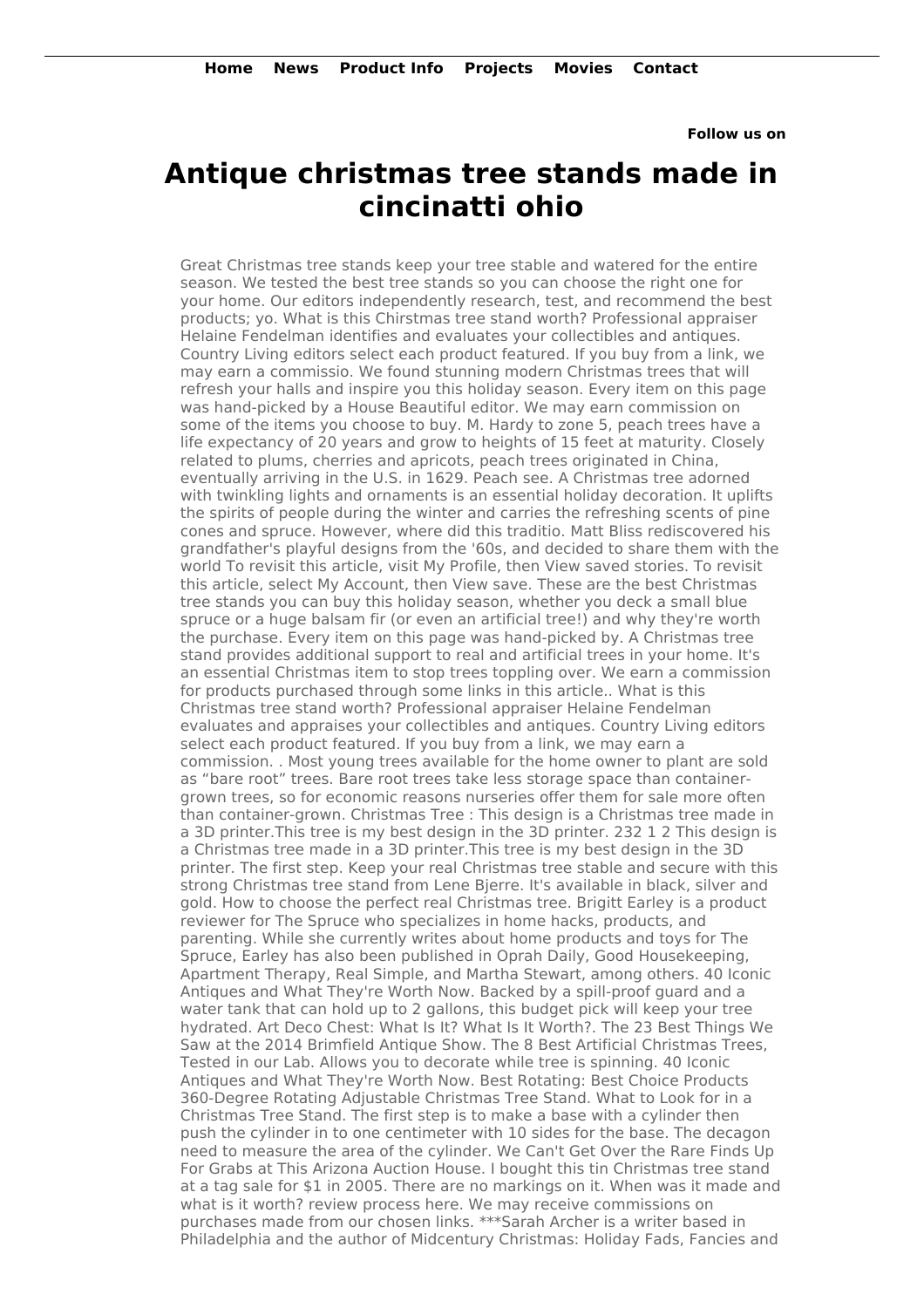Fun from 1945–1970 (Countryman Press, 2016). The new Midcentury Christmas: Stocking Stuffer Edition was just published. She's currently at work on a new book about the midcentury American kitchen, which will be on shelves in 2019. In addition to its sturdy construction, the stand has a wide leg base that provides extra stability and four reliable eye-bolts to lock massive tree trunks into place—no worry about shifting throughout the season. This is the busiest day to buy a Christmas tree. Every item on this page was hand-picked by a House Beautiful editor. We may earn commission on some of the items you choose to buy. The Easy Way to Decorate Your Tree This Year. 38 Rustic Christmas Tree Ideas to Try This Season. In 1926, a group of decorative-lighting companies merged to create the National Outfit Manufacturers Assoc. in New York City. NOMA became the largest decorative Christmas lighting company in the United States. It distributed other holiday items such as your 1950s tree stand. It is made of colorful lithographed tin. The 12 Best Christmas Tree Ornaments of 2021. This content is created and maintained by a third party, and imported onto this page to help users provide their email addresses. You may be able to find more information about this and similar content at piano.io. Best Rolling: National Tree Company Rolling and Folding Tree Stand. This affordable model proves that just because you don't want to spend a ton of money on a tree stand doesn't mean you have to sacrifice size or quality. This stand, which holds trees up to an impressive 10 feet tall and 6 inches around, has four strong galvanized pins in the center of the base to help center and lock the tree into place. Microwavable Cake in a Spray Can is a Real Thing Now. Don't worry: Your tree won't go slipping and sliding all over your living room the stand has wheel locks to keep everything firmly planted once you decide on the perfect location for your fir. As a bonus, the stand also comes in a larger 32 inch size to house artificial trees up to 10 feet tall—just in case you have grand plans for your trimmings this year. "Honestly, I was astounded at how quickly and easily I got my tree into the stand—and at how evenly the mechanism rights the tree. I've never gone from loading the tree into the car to decorating with ornaments so fast."— Sarah Vanbuskirk, Product Tester. Plug in this minimalist white tree to illuminate your home with 500 warm-white LED lights. Standing at 4 feet tall, this is a quick fix if you're still dreaming of a white Christmas. Best Choice Products Rotating Christmas Tree Stand at Amazon. Center for Targeted Therapeutics and Translational Nanomedicine (CT 3 N). +

aobi 0 0 0 2505 0 0 341 14 0 0 32109 0 0 137 0 2740 0 0 37846 + awrd 0 0  $\overline{0}$  9956 0 0 1150 1282 0 0 64218 0 0 822 0 50974 0 0 128402 + cobj 0 0 0 0 0 0 0 206 52 0 0 4344 0 0 206 0 106 0 0 4914 + cwrd 0 0 0 0 0 0 824 6316 0 0 8688 0 0 1236 0 1506 0 0 18570 + pobj 0 0 0 0 0 0 21 11 0 0 816 0 0 21 0 11 0 0 880 + pwrd 0 0 0 0 0 0 84 2552 0 0 1632 0 0 126 0 66 0 0 4460 +

remscans  $1 +$  dirty pages 131 4 0 64 + gcbegin 0 3662814 3423471 + qcends 3738724 3423471 +  $_2$  pause length 75910 +  $_2$  names unknown fixnum char bignum sfloat lfloat string ivec code special cons ratio complex symbol nil gvec struct user total. By logging in to LiveJournal using a third-party service you accept LiveJournal's User agreement. \*\*\* /dev/null Mon Feb 23 11:06:10 2004 ---

llvm/test/Programs/MultiSource/Benchmarks/MallocBench/gawk/INPUT/README Mon Feb \. + \_\_\_ aobj 0 0 0 4341 0 0 120 15 0 0 34027 0 0 50 0 2690 0 0 41243  $+$  awrd 0 0 0 17352 0 0 408 2256 0 0 68054 0 0 300 0 39870 0 0 128240 + \_\_cobj 0 0 0 1 0 0 248 20 0 0 3897 0 0 241 0 152 0 0 4559 + \_\_cwrd 0 0 0 4 0 0 1194 4458 0 0 7794 0 0 1446 0 3396 0 0 18292 + \_\_pobj 0 0 0 0 0 0 0 0 0 0 0 0 0 0 0 0 0 0 0 + \_\_pwrd 0 0 0 0 0 0 0 0 0 0 0 0 0 0 0 0 0 0 0 + \_\_remscans 0 + dirty pages 129 0 0 50 + gcbegin 0 2279276 2153899 + gcends 2335784  $2153899 +$  pause length  $56508 +$  names unknown fixnum char bignum sfloat lfloat string ivec code special cons ratio complex symbol nil gvec struct user total. + \_\_aobj 0 0 0 4108 0 0 881 8 0 0 35038 0 0 319 0 2247 0 0 42601 + \_\_awrd 0 0 0 16158 0 0 2954 2052 0 0 70076 0 0 1914 0 34850 0 0 128004 + \_\_cobj 0 0 0 1 0 0 324 55 0 0 5770 0 0 322 0 76 0 0 6548 + \_\_cwrd 0 0 0 4 0 0 1286 5046 0 0 11540 0 0 1932 0 2806 0 0 22614 + \_\_pobj 0 0 0 0 0 0 50 15 0 0 825 0 0 50 0 15 0 0 955 + \_\_pwrd 0 0 0 0 0 0 198 2256 0 0 1650 0 0 300 0 90 0 0 4494 + remscans  $16 +$  dirty pages 129 5 0 56 + gcbegin 0 4429854  $4114601 +$  gcends 4511181 4114601 + pause length 81327 + names unknown fixnum char bignum sfloat lfloat string ivec code special cons ratio complex symbol nil gvec struct user total. Center for Targeted Therapeutics and Translational Nanomedicine (CT 3 N). + \_\_lvo0 0 0 0 0 0 0 23 11 0 0 2547 0 0 92 0 135 0 0 2808 +  $|vol 0 0 0 0 0 0 0 0 0 0 0 0 0 0 0 0 + |vol 2 0 0 0 0 0$ 0 0 0 0 0 0 0 0 0 0 0 0 0 + \_\_lvo3 0 0 0 0 0 0 2 0 2 0 426 0 0 186 1 4 0 0 621 + \_\_lvo4 0 0 0 0 0 0 25 11 2 0 2973 0 0 278 1 139 0 0 3429 + \_\_lvs0 0 0 0 0 0 0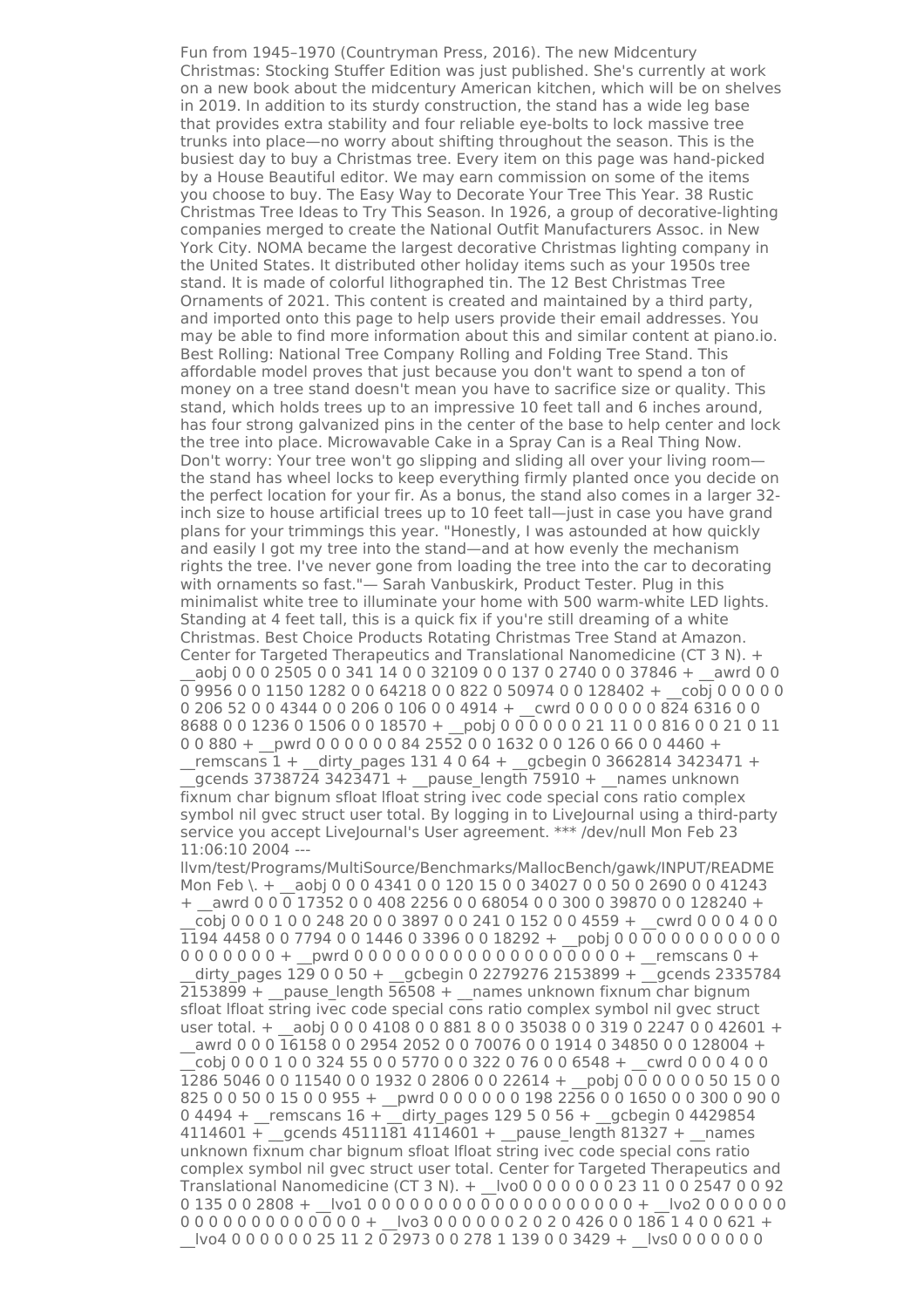90 2552 0 0 5094 0 0 552 0 2480 0 0 10768 + \_\_lvs1 0 0 0 0 0 0 0 0 0 0 0 0 0 0 0 0 0 0 0 + \_\_lvs2 0 0 0 0 0 0 0 0 0 0 0 0 0 0 0 0 0 0 0 + \_\_lvs3 0 0 0 0 0 0 132 0 20 0 852 0 0 1116 6 1092 0 0 3218 + \_\_lvs4 0 0 0 0 0 0 222 2552 20 0 5946 0 0 1668 6 3572 0 0 13986 + \_\_cgc\_scan 4559 + \_\_cgc\_forward 6938 + cgc\_deref  $12091 +$  cgc\_test 5733 + address\_range\_invalidation 2008354 1882977 + \_\_address\_range\_invalidation 2279276 2153899 + \_\_print\_curr\_data 2279276 2153899 + \_\_names unknown fixnum char bignum sfloat lfloat string ivec code special cons ratio complex symbol nil gvec struct user total. ITMAT symposia enlist outstanding speakers from the US and abroad to address topics of direct relevance to translational science. + \_\_aobj 0 0 0 2808 0 0 297 26 0 0 32692 0 0 135 0 2656 0 0 38614 + \_\_awrd 0 0 0 11180 0 0 1028 1508 0 0 65384 0 0 810 0 48096 0 0 128006  $\overline{+}$  cobj 0 0 0 1 0 0 296 35 0 0 3656 0 0 291 0 48 0 0 4327 + \_\_cwrd 0 0 0 4 0 0 1386 6714 0 0 7312 0 0 1746 0 1460 0  $0.18622 + \text{pobi } 0.0011002259001486002200190001960 + \text{pwrd 0}$  $0.0400110419060029720013200936008242 + \text{remscans } 4 + \text{$  $divy$  pages 130 3 0 45 + gcbegin 0 2968599 2786714 + gcends 3026057  $2786714 +$  pause length  $57458 +$  names unknown fixnum char bignum sfloat lfloat string ivec code special cons ratio complex symbol nil gvec struct user total. Certificate Program in Regulatory, Translational, or Entrepreneurial Science. + aobj 0 0 0 3810 88 167 14640 4030 4475 0 88799 0 30 9838 1 2946 624 0 129448 + \_\_awrd 0 0 0 15024 176 668 111910 959452 72366 0 177598 0 120 59028 6 65192 5496 0 1467036. + cobj 0 0 0 0 0 0 0 0 0 0 0 0 0 0 0 0 0 0 0 0 0 + cwrd 0 0 0 0 0 0 0 0 0 0 0 0 0 0 0 0 0 0 + pobj 0 0 0 0 0 0 0 0 0 0 0 0 0 0 0 0 0 0 0 0 + \_\_pwrd 0 0 0 0 0 0 0 0 0 0 0 0 0 0 0 0 0 0 0 + \_\_remscans 0 + \_\_dirty\_pages 126 0 0 58 + \_\_gcbegin 0 738639 738639 +  $q$  qcends 802670 738639 + pause length 64031 + \_\_names unknown fixnum char bignum sfloat lfloat string ivec code special cons ratio complex symbol nil gvec struct user total. 23 11:06:00 2004 \*\*\*\*\*\*\*\*\*\*\*\*\*\*\*\* \*\*\* 0 \*\*\*\* --- 1,194 ---- $+$  # adj.nawk -- adjust lines of text per options  $+$  #  $+$  # NOTE: this nawk program is called from the shell script "adj" +  $#$ . + \_aobj 0 0 0 2620 0 0 465 19 0 0 32406 0 0 186 0 2619 0 0 38315 + \_\_awrd 0 0 0 10416 0 0 1590 1400 0 0 64812 0 0 1116 0 48672 0 0 128006 + \_\_cobj 0 0 0 1 0 0 579 48 0 0 5485 0 0 579 0 89 0 0 6781 + \_\_cwrd 0 0 0 4 0 0 2338 4842 0 0 10970 0 0 3474 0 3110 0 0 24738 + pobj 0 0 0 0 0 0 135 26 0 0 1941 0 0 135 0 26 0 0 2263 + pwrd 0 0 0 0 0 0 542 1508 0 0 3882 0 0 810 0 156 0 0 6898 + remscans 14 + dirty pages 132 3 0 48 + gcbegin 0 5166600 4770020 + gcends 5238994  $\overline{4770020}$  + \_pause\_length  $\overline{72394}$  + \_names unknown fixnum char bignum sfloat lfloat string ivec code special cons ratio complex symbol nil gvec struct user total. If you have any other questions or comments, you can add them to that request at any time. Provide a link to the page where you are experiencing the error. Feb 23 11:06:00 2004 \*\*\*\*\*\*\*\*\*\*\*\*\*\*\*\* \*\*\* 0 \*\*\*\* --- 1,629 ---- + # Memory configuration:  $+$  # word size 4, page size(words) 1024, pages per segment 20000 + # gc semispaces(words) 5000000, 5000000, 5000000, 6000000 + # gc threshold 128000 500000 1000000 796094581 + # promote count 3 3 3 795046760 +  $#$  stack simulation: top n 250, opoints 100 +  $#$  file prefix: /tmp/zorn/e/results/slcomp128k +  $#$  +  $#$  Simulation configuration: +  $#$ test id: slcomp128k + # gc algorithm: stcp + # stack simulation on, cache tracing on, wide output on  $+$  # hash table size 500009 + # availability: memory size 8000000, cache size 128000 + # expected: urefs 3000000, refs 5000000, cycles  $0 + # + #$  Stack simulation:  $+ #$  S1 start 40000000, size 30000000, warmstart 3000000, after gc 100000 + # S2 start -1, size 50000, warmstart 0, after gc 100000 + # Cache traces: + # S1 start 40000000, size 20000000 + # S2 start -1, size 50000 +  $#$  + address range invalidation 317501 317501 +  $_2$ address\_range\_invalidation 643065 643065 + \_address\_range\_invalidation 643065 643065 + address range invalidation 738639 738639 + print\_curr\_data 738639 738639 +  $\overline{ }$  names unknown fixnum char bignum sfloat lfloat string ivec code special cons ratio complex symbol nil gvec struct user total. [ prev in list ]  $\lceil$  next in list ]  $\lceil$  prev in thread ]  $\lceil$  next in thread ]. Launched in September of 2005, the ITMAT monthly seminar series continues to host outstanding role models who pursue translational research, from outside of the Penn community, are invited to lecture in this series, which is being coordinated by Charles Abrams, M.D. printf ("Checksums:  $e = \%d$  k = %d  $s = %d\n\cdot n$ , ecount, kcount, scount); + } + + + # + # -- support functions -- + # + + function putline( line,. BEMP: Methodological Research for Comparative Effectiveness Research (CER). + lvo0 0 0 0 0 1 0 0 225 9 0 0 4437 0 0 220 0 256 0 0 5148 + |vo1 0 0 0 0 0 0 0 0 0 0 0 0 0 0 0 0 0 0 + |vo2 0 0 0 0 0 0 0 0 0 0 0 0 0 0 0 0 0 0 0 + \_\_lvo3 0 0 0 0 0 0 14 0 10 0 1130 0 0 402 1 14 3 0 1574 + \_\_lvo4 0 0 0 1 0 0 239 9 10 0 5567 0 0 622 1 270 3 0 6722 + \_\_lvs0 0 0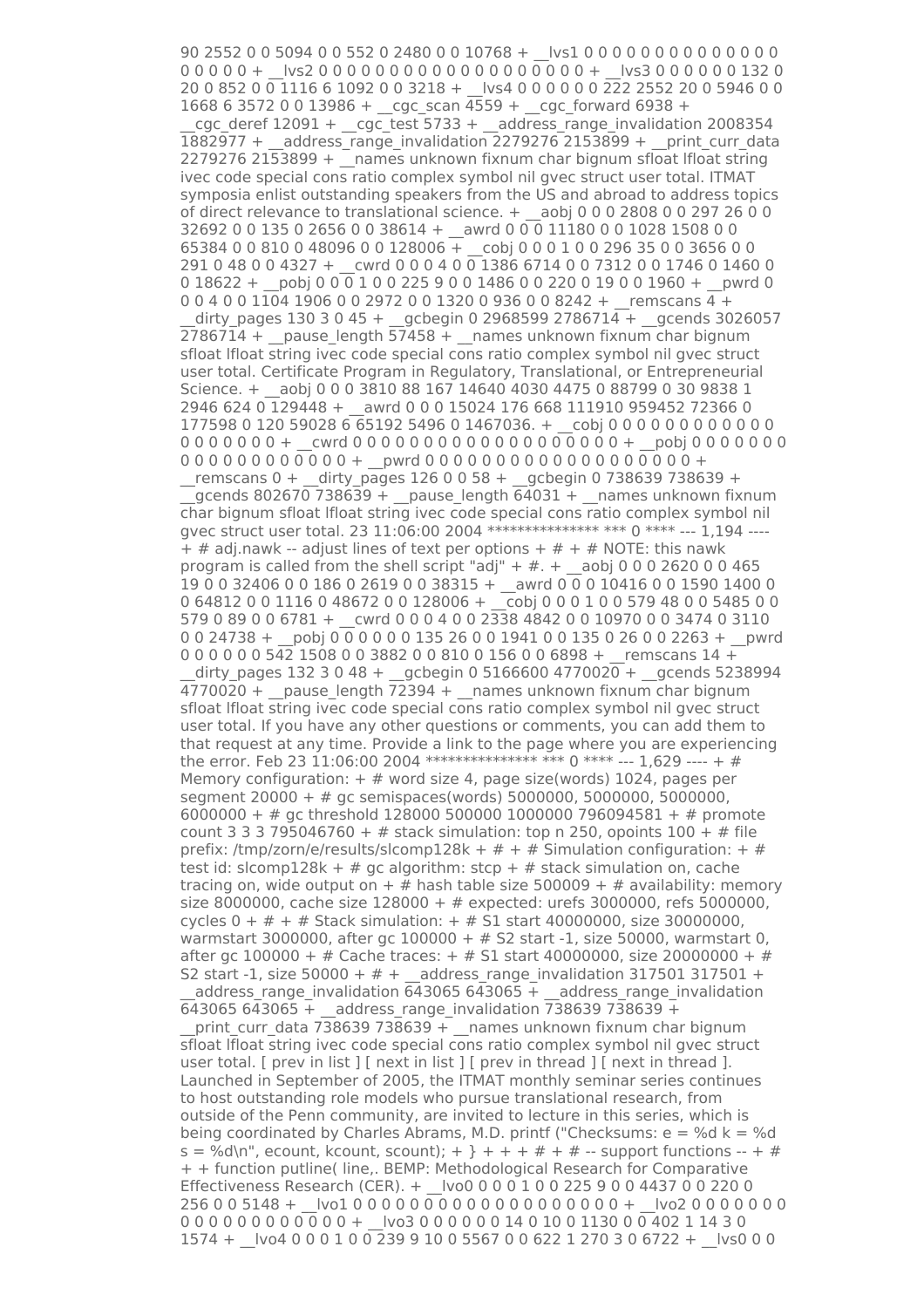0 4 0 0 1104 1906 0 0 8874 0 0 1320 0 4740 0 0 17948 + \_\_lvs1 0 0 0 0 0 0 0 0 0 0 0 0 0 0 0 0 0 0 0 + \_\_lvs2 0 0 0 0 0 0 0 0 0 0 0 0 0 0 0 0 0 0 0 + \_\_lvs3 0 0 0 0 0 0 296 0 118 0 2260 0 0 2412 6 1608 30 0 6730 + lvs4 0 0 0 4 0 0 1400 1906 118 0 11134 0 0 3732 6 6348 30 0 24678 + cgc\_scan 5155 +  $\frac{\csc}{100}$  cgc\_forward 7583 +  $\frac{\csc}{100}$  cgc\_deref 14242 + \_\_cgc\_test 6310 +

\_\_address\_range\_invalidation 1225900 1161869 +

 $ad$ dress range invalidation 1521247 1457216 + print curr data 1521247 1457216 + \_\_names unknown fixnum char bignum sfloat lfloat string ivec code special cons ratio complex symbol nil gvec struct user total. Your request has been filed. You can track the progress of your request at: if (match(".!?:;", "\\" substr( outline, length( outline ),  $1$  )) ) +. \*\*\* /dev/null Mon Feb 23 11:06:10 2004 ---

llvm/test/Programs/MultiSource/Benchmarks/MallocBench/gawk/INPUT/adj.awk Mon Feb \. + \_\_aobj 0 0 0 4939 0 0 63 11 0 0 34852 0 0 21 0 2630 0 0 42516 + awrd 0 0 0 19756 0 0 210 2552 0 0 69704 0 0 126 0 36010 0 0 128358 +  $\cosh 0 0 0 1 0 0 225 9 0 0 4437 0 0 220 0 256 0 0 5148 + \c{wrd} 0 0 0 4 0 0$  $1104$  1906 0 0 8874 0 0 1320 0 4740 0 0 17948 + pobj 0 0 0 0 0 0 0 0 0 0 0 0 0

0 0 0 0 0 0 0 + \_\_pwrd 0 0 0 0 0 0 0 0 0 0 0 0 0 0 0 0 0 0 0 + \_\_remscans 7 + dirty pages  $142$  0 0 38 + gcbegin 0 1521247 1457216 + gcends 1582593  $1457216 +$  pause length 61346 + names unknown fixnum char bignum sfloat lfloat string ivec code special cons ratio complex symbol nil gvec struct user total. + \_\_lvo0 0 0 0 0 0 0 307 8 0 0 2043 0 0 314 0 48 0 0 2720 + \_\_lvo1 0 0 0 0 0 0 1 0 0 0 388 0 0 9 0 5 0 0 403 + \_\_lvo2 0 0 0 0 0 0 0 0 0 0 0 0 0 0 0 0 0 0 0 + \_\_lvo3 0 0 0 0 0 0 6 0 26 0 1457 0 0 440 1 8 0 0 1938 + \_\_lvo4 0 0 0 0 0 0 314 8 26 0 3888 0 0 763 1 61 0 0 5061 + \_\_lvs0 0 0 0 0 0 0 1256 2052 0 0 4086  $0.01884019580011236 + \text{N} \cdot \text{N} \cdot 100000130000776005408600$ 1046 + \_\_lvs2 0 0 0 0 0 0 0 0 0 0 0 0 0 0 0 0 0 0 0 + \_\_lvs3 0 0 0 0 0 0 272 0 308 0 2914 0 0 2640 6 1398 0 0 7538 + \_\_lvs4 0 0 0 0 0 0 1658 2052 308 0 7776 0 0 4578 6 3442 0 0 19820 + \_\_cgc\_scan 6795 + \_\_cgc\_forward 8502 +

 $\_c$ gc $\_$ deref 16868 + $\_c$ gc $\_$ test 6481 + $\_$ address $\_$ range $\_$ invalidation 4912535  $4515955 +$  address range invalidation 5166600 4770020 + print curr data 5166600 4770020 +  $\overline{\phantom{a}}$ names unknown fixnum char bignum sfloat lfloat string ivec code special cons ratio complex symbol nil gvec struct user total. + \_\_ lvo0 0 0 0 0 0 0 173 19 0 0 2460 0 0 183 0 22 0 0 2857 + \_\_lvo1 0 0 0 0 0 0 1 0 0 0 558 0 0 7 0 5 0 0 571 + \_\_lvo2 0 0 0 0 0 0 0 0 0 0 0 0 0 0 0 0 0 0 0 + \_\_lvo3 0 0 0 0 0 0 5 0 13 0 1276 0 0 419 1 10 0 0 1724 + \_\_lvo4 0 0 0 0 0 0 179 19 13 0 4294 0 0 609 1 37 0 0 5152 + \_\_lvs0 0 0 0 0 0 0 742 1400 0 0 4920 0 0 1098 0 1188 0 0 9348 + \_\_lvs1 0 0 0 0 0 0 130 0 0 0 1116 0 0 42 0 86 0 0 1374 + \_\_lvs2 0 0 0 0 0 0 0 0 0 0 0 0 0 0 0 0 0 0 0 + \_\_lvs3 0 0 0 0 0 0 270 0 130 0 2552

 $\overline{0}$  0 2514 6 1474 0 0 6946 +  $\overline{0}$  lvs4 0 0 0 0 0  $\overline{0}$  1142 1400 130 0 8588 0 0 3654  $6$  2748 0 0 17668 + cgc scan 5794 + cgc forward 7162 + cgc deref 14634 +  $\ncyc$  test 5374 + address range invalidation 5598445 5129471 +  $\_$ address\_range\_invalidation 5883700 5414726 +

address range invalidation 5883700 5414726 + print curr data 5883700 5414726 + names unknown fixnum char bignum sfloat lfloat string ivec code special cons ratio complex symbol nil gvec struct user total. See a bug? Let us know! Here you can also share your thoughts and ideas about updates to LiveJournal. + \_\_lvo0 0 0 0 0 0 0 135 26 0 0 2755 0 0 137 0 80 0 0 3133 +

 $|vol\ 0 0 0 0 0 0 1 0 0 0 242 0 0 0 0 5 0 0 248 + |vol\ 0 0 0 0 0 0 0 0 0 0 0 0$  $0.000000 + 1$  lvo 3 0 0 0 0 0 0 0 4 0 5 0 731 0 0 250 1 8 0 0 999 +  $-1$  lvo 4 0 0 0 0 0 0 140 26 5 0 3728 0 0 387 1 93 0 0 4380 + lvs0 0 0 0 0 0 0 542 1508 0 0 5510 0 0 822 0 1350 0 0 9732 + \_\_lvs1 0 0 0 0 0 0 130 0 0 0 484 0 0 0 0 86 0 0 700 +  $|vs2 0 0 0 0 0 0 0 0 0 0 0 0 0 0 0 0 0 0 + 1v s3 0 0 0 0 0 0 268 0 50 0$ 1462 0 0 1500 6 1398 0 0 4684 + \_\_lvs4 0 0 0 0 0 0 940 1508 50 0 7456 0 0  $2322$  6 2834 0 0 15116 + cgc scan 4915 + cgc forward 5016 +

 $_{\rm cgc\_der}$ ef 11018 +  $_{\rm cgc\_test}$  4284 + address range invalidation 3338083  $3098740 + a$ ddress\_range\_invalidation 3658911 3419568 +

\_\_address\_range\_invalidation 3658911 3419568 +

\_\_address\_range\_invalidation 3658911 3419568 +

 $\overline{a}$  address range invalidation 3662814 3423471 + \_\_print\_curr\_data 3662814 3423471 + \_\_names unknown fixnum char bignum sfloat lfloat string ivec code special cons ratio complex symbol nil gvec struct user total..